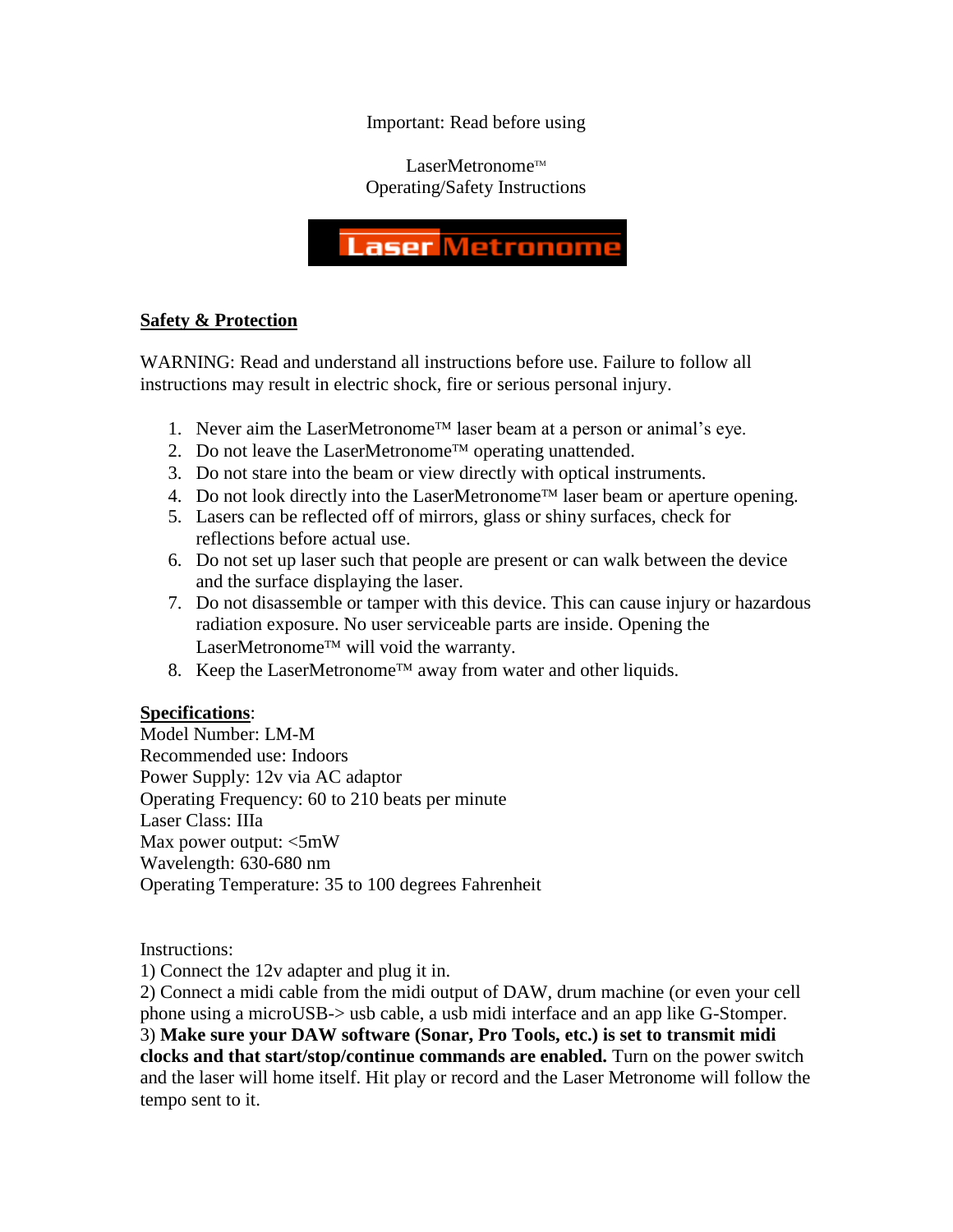# **Feature and Control identification**:



1. Laser Aperture: Laser Light is emitted from this slot. Do not look directly into this opening or shine the laser at a mirror, glass or other reflective surface where the light can reflect back directly into someone's eyes.



- 1. Midi DIN input jack: 5-pin DIN jack for midi-in connection. . The midi signal needs to be from a full strength signal path and not after a passive splitter
- 2. Power is supplied via the AC adaptor to the connector. Once power is connected, put the power switch in the on position. The laser will blink once.

#### **Rear:**